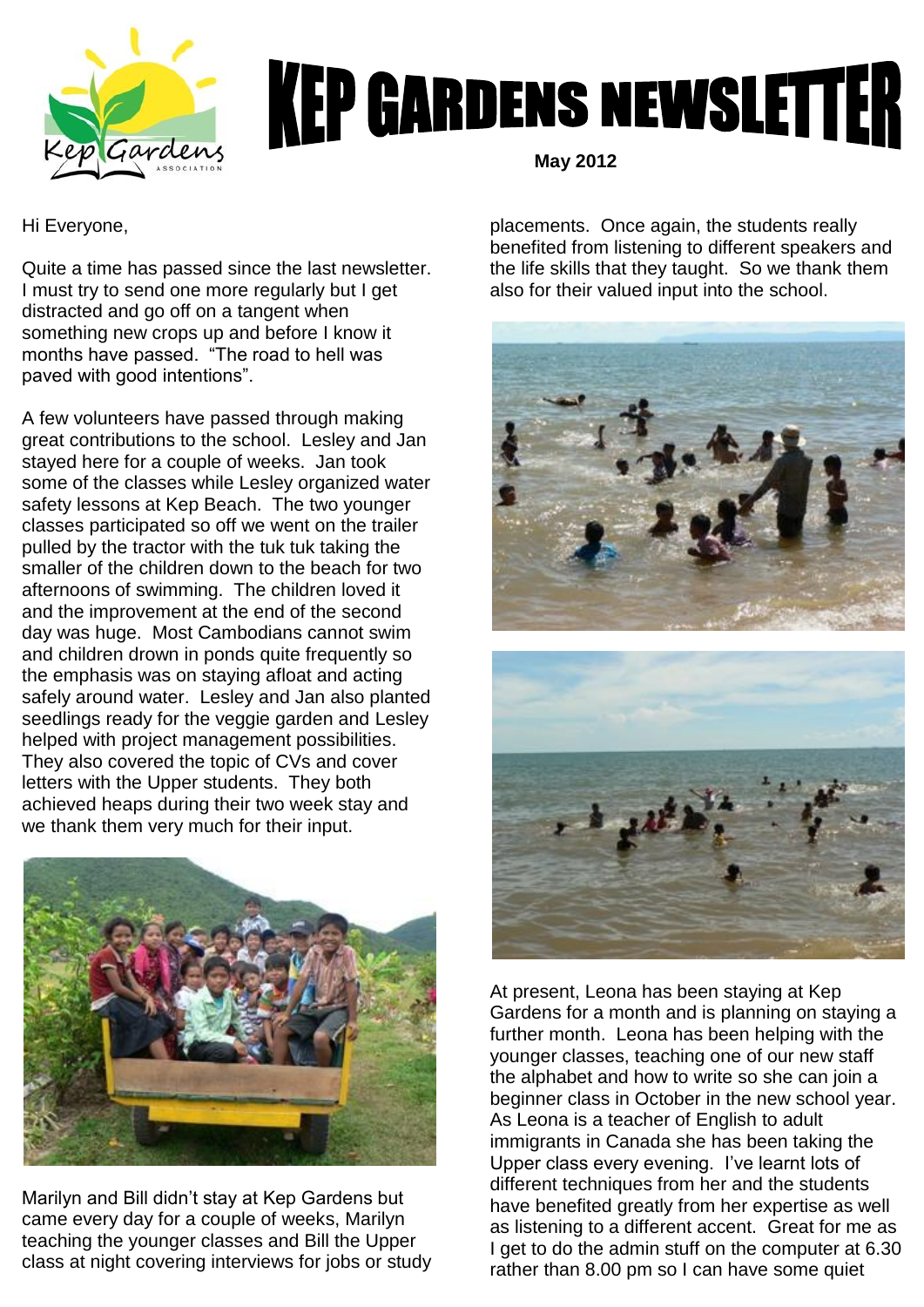time before I go the bed. I will miss her when she leaves. Many thanks Leona.



Our recycle man – quite often rolls up at 6.00 am Sunday morning!!!!

We had a big move recently. When we built the staff house 8 people lived in it but due to varying circumstances we ended up with only l staff member actually living here. So Andrew and I moved into the staff quarters – tiles on the floor, lots of windows to let in the breeze – bliss compared to the shed. So now we have a cleaner, cooler area which serves as a bedroom, office, school resource storage area and storage area for anything else you can think of.

Sopheak and his wife moved into Kep Gardens as live-in caretakers: Sopheak as trainee manager and his wife as trainee cook and housekeeper. They are in our old room at the moment but soon we hope to build them a house of their own on the property.

Pheara has her own room (the old tractor shed, the floor of which has been cemented and a wooden wall built on the outside and windows added for cross breeze) which she shares with female volunteers who stay at Kep Gardens.

During the rainy season we hope to tile this area too and add a couple of more windows.

Staff were reallocated jobs and Pheara and Sopheak's wife, Sothy have been taking cooking lessons, learning European style cooking from a lady who runs a restaurant in Kampot as well as myself teaching them various dishes. A Cambodian lady will also teach them restaurant standard Khmer cooking next month. As more volunteers are asking to stay we had to do something about the standard of food we offered here. Not easy though as there is not a lot of choice of European food to buy in Kampot or Kep plus it is expensive and not having a fridge adds to the difficulties. Still, it is a great improvement but not without its challenges. One advantage is that the kitchen we built to prepare the buffet for the boat is in continual use.

Choun who has been with us since our inception invited me to a ceremony at her house where the monks blessed the old people during Khmer New Year. The younger people present then poured water all over us (nice and cool!). Us oldies all got to eat first and while we were eating the younger people came and gave us money. This is so the old people have money to eat. I was a bit embarrassed about this and asked one of the monks who is an English student if it was OK to share my amount with the other old people and he said it is good to do this so I shared my \$3.50 with the others. After having our fill, the oldies all retired to sit under a tree to get stuck into our drugs – me to smoke and the other old ladies to rub their gums with tobacco and then roll the tobacco into a leaf, add lime and stick it in their cheek. The old girls and I always seem to spend our time together partaking of our various vices!! We can't converse much but sit and contemplate the past and future. Very restful and I always come away feeling accepted by the community. The younger ones call us Grandma Janine and Grandpa Andrew. Never really thought I was old until I came here!!

During Khmer New Year we had a small BBQ for the staff. We baked some fish and chicken on the rotisserie and a few other bits and pieces. Quiet but nice to all get together and have some fun instead of running around busy all the time.

Usually I have photos of all these events to show you but unfortunately the battery on the camera gave up the ghost and it took us weeks to get another one as we had to order it from Phnom Penh. So I have used some of Leona's photos this time although they don't necessarily fit in with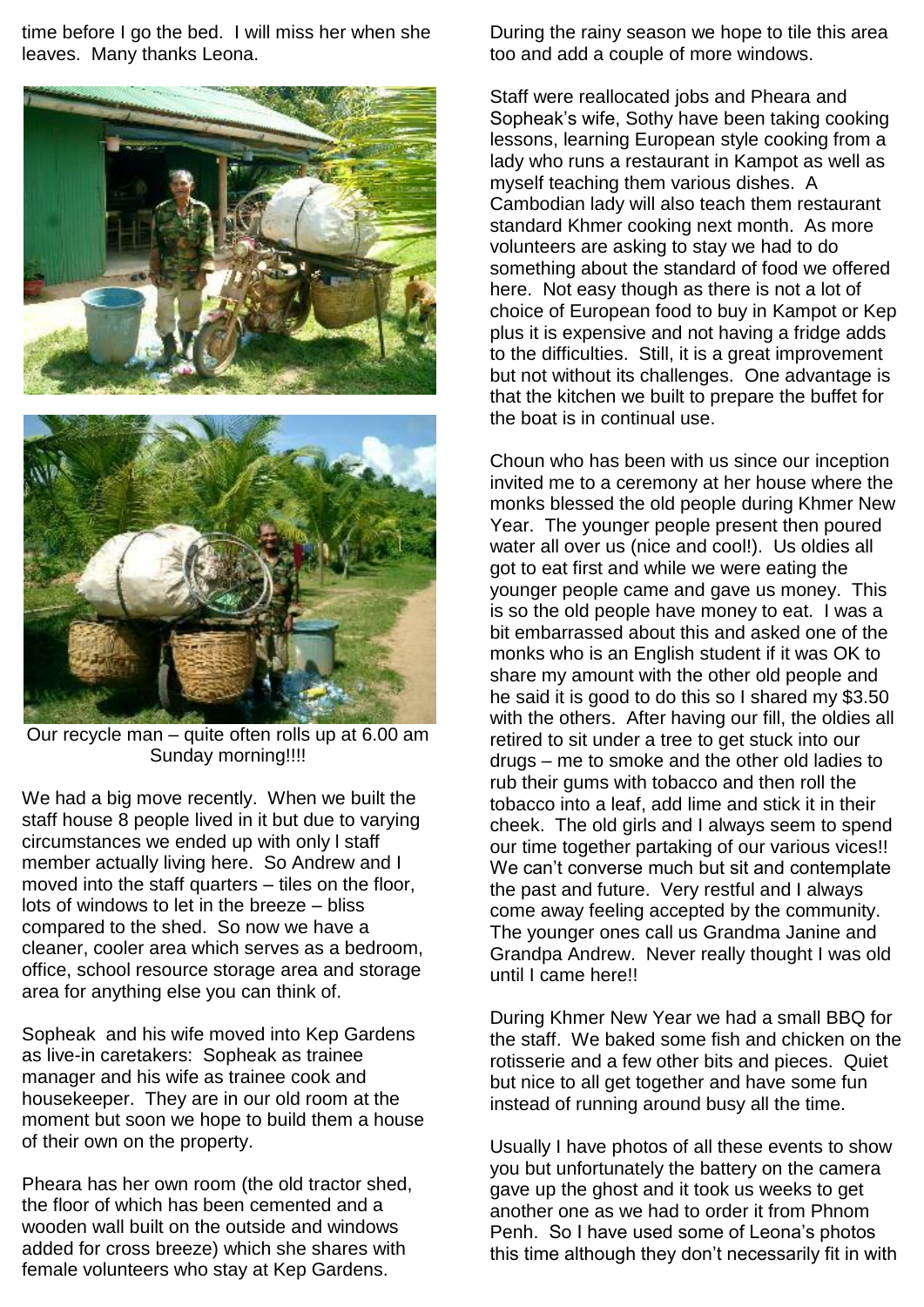the text. The camera also seems to be working much better too – funny about that, never considered it was the battery dying.

Kimsy was married a couple of weeks ago. Her parents both died within the last 12 months as had many of her relatives previously from old age so she didn't have a lot of old family witnesses to her marriage (you need to have this apparently). So she asked Andrew and me to step in as surrogate parents. Her uncle and aunty did all the official type stuff needed but we were included in all the different ceremonies as witnesses. A wedding in Cambodia takes two days with many different ceremonies along the way, culminating in the party or as we know it, reception, on the last night. By the end of the two days we were exhausted but it was good to join in with her family and many other community members we have met over the years. Danced most of the night with a variety of partners with the little kids from school joining in. This was fun. This was the 3<sup>rd</sup> wedding we had been to in a 10 days so by the end of it I found myself declaring I wouldn't go to another wedding for a year!!!



The young boy is 6 and Kimsy's nephew, Tita. He attends school and is quite a character.



Kimsy and her husband Makara.



This was the first ceremony where they let the spirits know that a wedding is going to take place. The spirits eat and drink while the incense is burning. Then we moved into the house for the ceremony with the monks.

Just in passing, a guy in the village recently had a party to celebrate the fact that he had finished paying off his dowry after 7 years. Big night that went on for hours.

We were worried that Kimsy and Sokhim were not using the training they had received at Siem Reap except for the few times the boat ran. Now they are both working at The Beach House in Kep which is run by an Australian lady who works at the Australian Embassy in Phnom Penh. She is very impressed with both of them and they are gaining valuable work experience.

We've been selling off some chickens that have reached an acceptable weight and still have many left to feed up before we can sell them. We have so many we have to start to thin them out. Through much research we have finally worked out how to raise them successfully with very little loss. Our next project with the chickens is to organize the egg production for eating now we have the breeding bit right. Love the geese, there are 9 running around now with a few more goslings born recently. Also had 3 kittens born yesterday to the cat that had a miscarriage when she was spat in the eye by a cobra. The kittens are all a good size and healthy so the poison has obviously passed out of her system.

A few fruit trees started to bear fruit this season, guavas, mangoes and the passionfruit. Still no oranges or limes and a couple of other types of fruit, hopefully next year will be the year for them. Quite a few of the pineapples are producing fruit this year. We have eaten two so far – a good size, 2.1 kg without the top and very sweet. We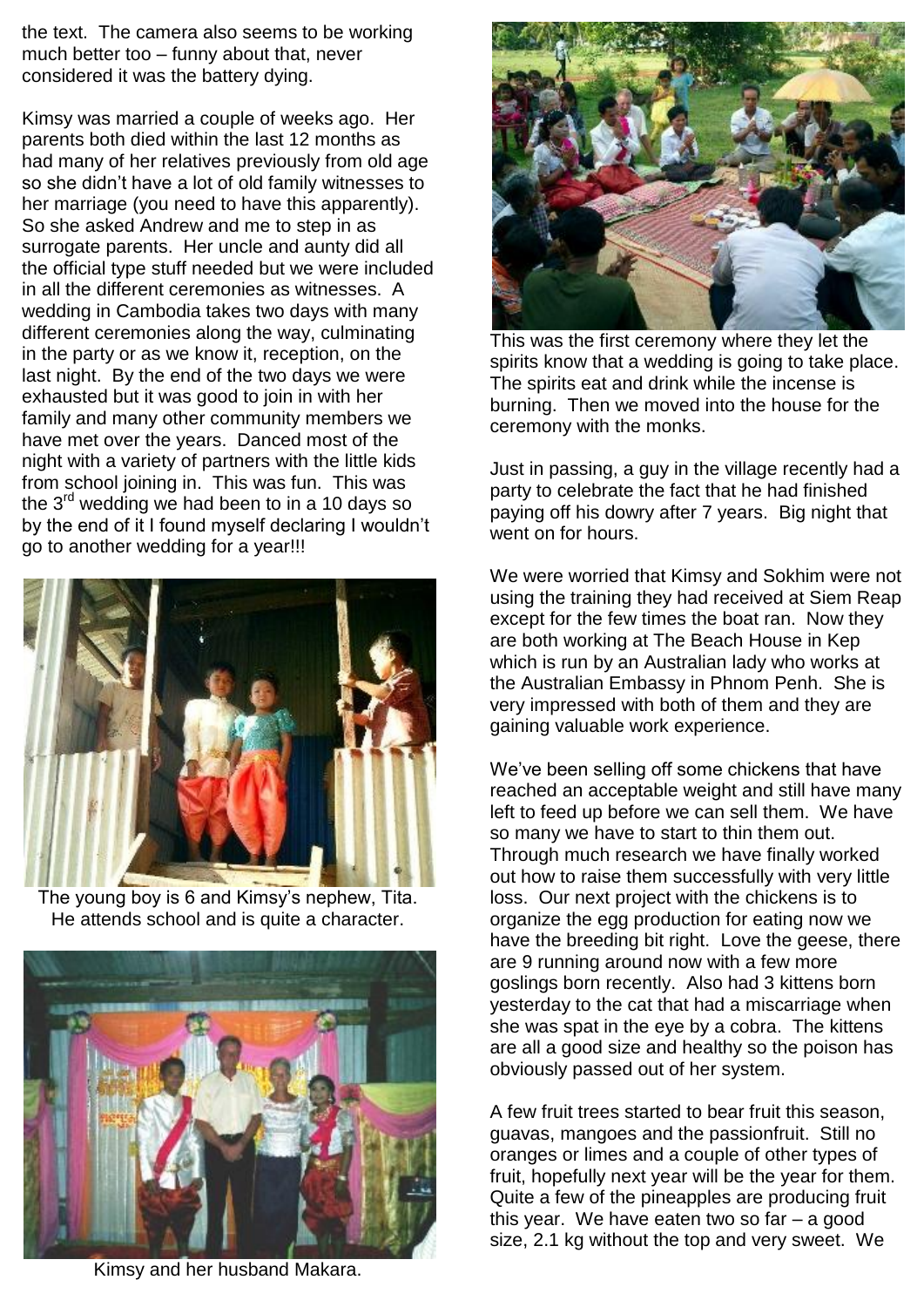even have a double header! So our orchard is starting to produce at last.



Double header





Not so much luck with our vegetables. We are trying to grow them organically but it is a matter of trial and error and trying different things to get the

best results. There are so many pests here – the roots of the potatoes were all eaten from the inside and the leaves of the other veggies are continually attacked. Neem trees are supposed to have a natural repellant to insects so we will plant a few of them amongst the vegetables and fruit trees. Also the neem tree leaves soaked in water and then sprayed on the veggies or fruit trees as well as watered into the ground is supposed to work. That is our next plan of attack. So gradually through trial and error we are learning to combat the natural predators. Mr Dutch, an older villager works on the farm. He is a farmer through and through, not interested in the chickens much but loves the land and growing things. Sok, our tuk tuk driver, is also a farmer and as this is the low season for tourists he is spending most of his time working with Mr Dutch on the farm. We have just ploughed and levelled one whole paddock for rice this year so will get many more bags which will nearly see us through the year. Busy planting the seedling bed at the moment waiting for the rains to start so we can plant the big paddock when enough water. Having the odd day of rain so the rainy season is slowly starting but no big rains yet to fill up the dam and the rice fields.

We are selling the boat. It did not work out as we had hoped and instead of providing an income to Kep Gardens it was a continual headache and a drain financially. It wasn't paying for itself so had to go. Unfortunately there are a lot of boats for sale at the moment due to the lack of fish (fished out because of no regulations) and the cost of fuel. Sad to see it go.

The tuk tuk business held its own over the tourist season. Didn't make much profit but it paid its fuel and maintenance and Sok's wages. Added to the fact that we don't have to pay for transport (except fuel) when we have to move a group of people or transport goods from Kampot or Kep it is saving us some money so it is worthwhile to hang onto.

Andrew and Mr Huch handle the maintenance side of Kep Gardens as well as doing jobs around the area at guest houses. Sopheak and Sok are also learning practical skills when they are needed for bigger jobs. So the trade school side of Kep Gardens is starting slowly on a very small scale. Once our own building starts there will be opportunities for more people to be trained in various skills.

There are some special people who deserve particular thanks for their support of Kep Gardens